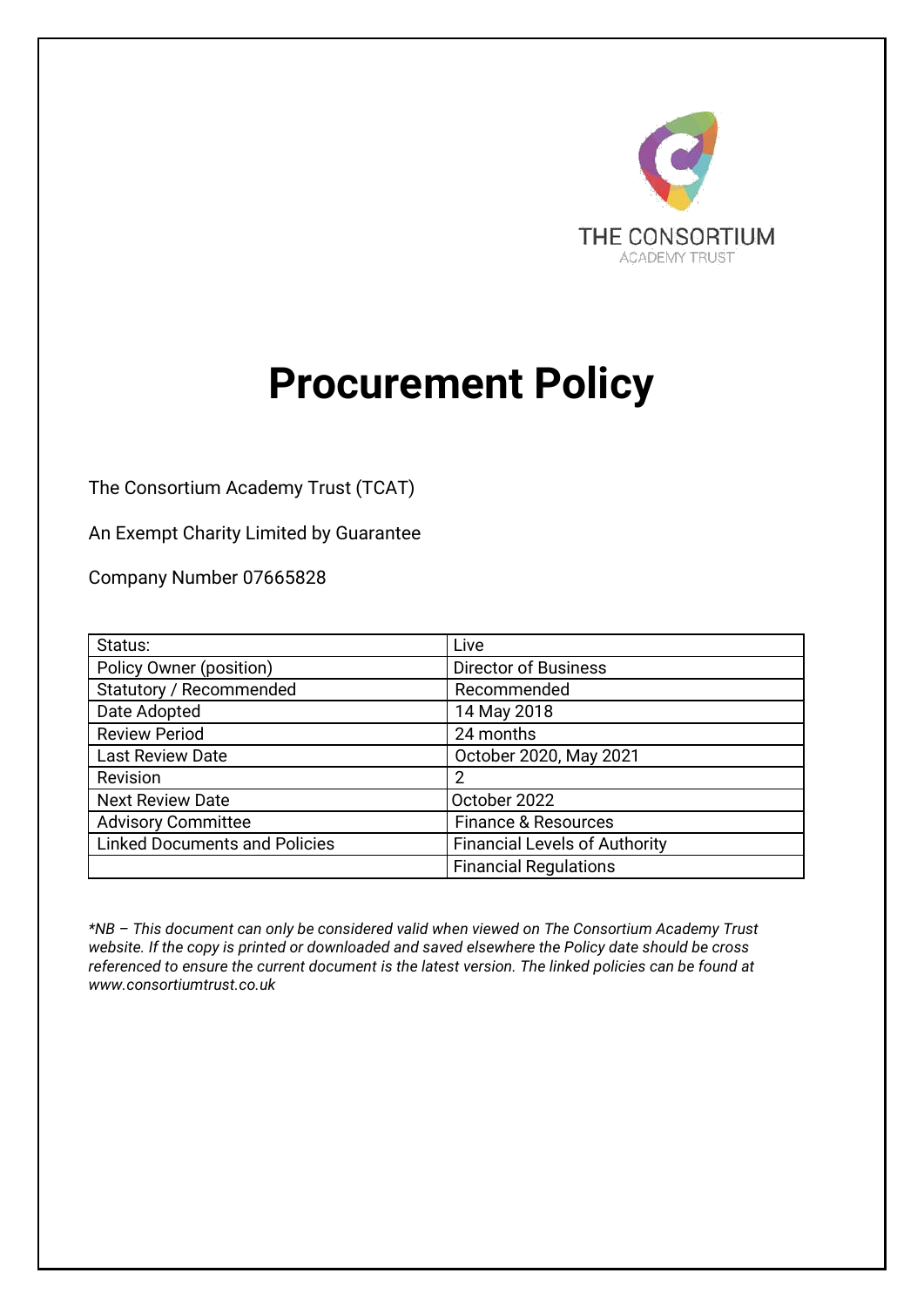This Policy shall be reviewed in accordance with the above review date or earlier should there be a legal requirement, business requirement or any collective agreement that necessitates a change.

### **1.0 Introduction**

1.1 The Consortium Academy Trust (The Trust) must achieve the best value for money from all services or goods it procures. Purchases should follow the general principles of probity, accountability, fairness and value for money.

### 2.0 **Purpose**

2.1 The purpose of the Procurement Policy is to ensure that the Trust manages public funds in a proper and effective manner as set out in the ESFA's Academies Financial Handbook.

#### 3.0 **Thresholds for authorisation**

3.1 The thresholds for authorisation are set out in the Financial Levels of Authority document and are also summarised here:

| <b>Value</b>   | <b>Delegated Authority</b>                                       | <b>Comment</b>                                                                          |
|----------------|------------------------------------------------------------------|-----------------------------------------------------------------------------------------|
| Up to £5,000   | <b>Budget holder</b>                                             | If within approved budget<br>level:<br>- At least 1 written quotation<br>İS<br>required |
| Up to £10,000  | Operations Manager / Head of ICT /<br>Head of Estates*           | If within budget level:                                                                 |
| Up to £20,000  | Headteacher / Head of ICT / Head of<br>Estates                   | At least 3 written quotations                                                           |
| Up to £35,000  | Headteacher / Head of Finance                                    | are required                                                                            |
| Up to £50,000  | Director of Business and CEO                                     | *One quote required for                                                                 |
| Up to £170,000 | <b>ELG Directors (Including Director of</b><br>Business and CEO) | building services up to £10K                                                            |
| Above £170,000 | Trust Board                                                      | Subject to the Trust's<br><b>Procurement Policy</b>                                     |

# 4.0 **Routine Purchasing** – for expenditure not subject to the Trust's tendering process

- 4.1 A quotation(s) must always be obtained before any order is placed, however for expenditure under £500, a written quote not required, however it is expected that confirmation of the cost has been obtained prior to an order being placed. All requisitions from budget holders must be made using the agreed purchasing system of the Trust, in line with the Trust Financial Levels of Authority and the Trust Finance Regulations.
- 4.2 Quote(s) must be submitted to the Central Finance Department for approval. The Central Finance Department will then place the order directly with the supplier.
- 4.3 Quotes will be maintained for audit purposes by the Trust Central Finance Department.
- 4.4 The Trust may choose to follow the tendering process for expenditure below £170,000. In such cases, the tendering process is available as a guide, however, it is acceptable for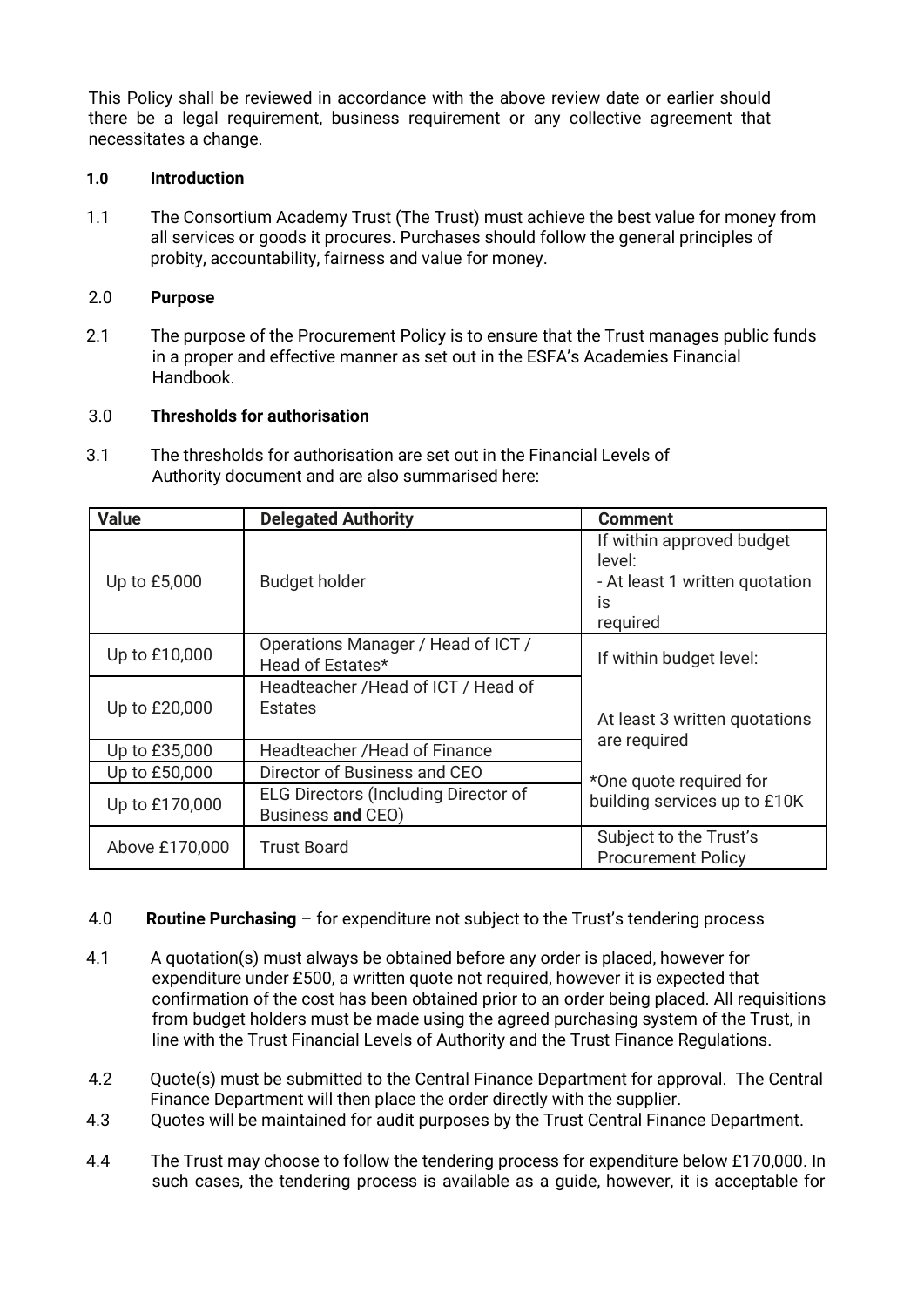not all steps to be followed as the tendering process is not mandatory for expenditure below £170,000.

# 5.0 **Tendering process**

- 5.1 All purchases and contracts with a value of greater than £170,000 must be put out to formal tender. The following procedures must be followed in such circumstances:
- 5.2 A specification will be prepared with the support of the Procurement Officer, authorised by the ELG Directors and sent out to at least 3 suppliers. It is anticipated that, for any major building works or high value services, the services of professional agents will be engaged to deal with the handling of specifications and suitability to tender.
- 5.3 Where appropriate, the suppliers invited to tender should be drawn from an approved list or from those agreed with the architect, or other appropriate qualified independent professional. Otherwise, invitations to submit tenders will be advertised in local newspapers, and trade journals if appropriate or utilise the DfE approved framework agreements and Local Authority framework agreements. The invitations to tender will include:
	- an introduction to the project
	- the scope and objectives of the project
	- any technical requirements
	- implementation details for the project the terms and conditions of the tender
	- the form and date of response to the Trust, or in the case of building works, to the architect or quantity surveyor.
- 5.4 All replies, if to the academy, should be addressed to the Director of Business in a plain sealed envelope marked 'Tender' to reach the academy by a specified date. All replies must be kept sealed until that date.
- 5.5 All tenders will be opened at the same time, with two members of the Executive Leadership Group present (to include the Director of Business), and details of the contractor, quotation and any other details recorded at the time of opening.
- 5.6 No contractor will be allowed to amend the tender after the time fixed for receipt.
- 5.7 The Procurement Officer will open a separate correspondence file for each tender which will contain copies of all correspondence or other relevant information.
- 5.8 The decision as to which tender to accept will be recommended by the Finance & Resources Committee, following a rationale presented by the Director of Business and ratified by the Trust Board.
- 5.9 The reasons for accepting a particular tender must be documented.

# 6.0 **Evaluation of Tender**

- 6.1 The evaluation process should involve at least three people with no conflicts of interest in the tender.
- 6.2 Full records must be kept of each tender evaluation and a report should be prepared by the Director of Business (or other named individual) for the Finance & Resources Committee and Trust Board highlighting any issues and recommending a decision.